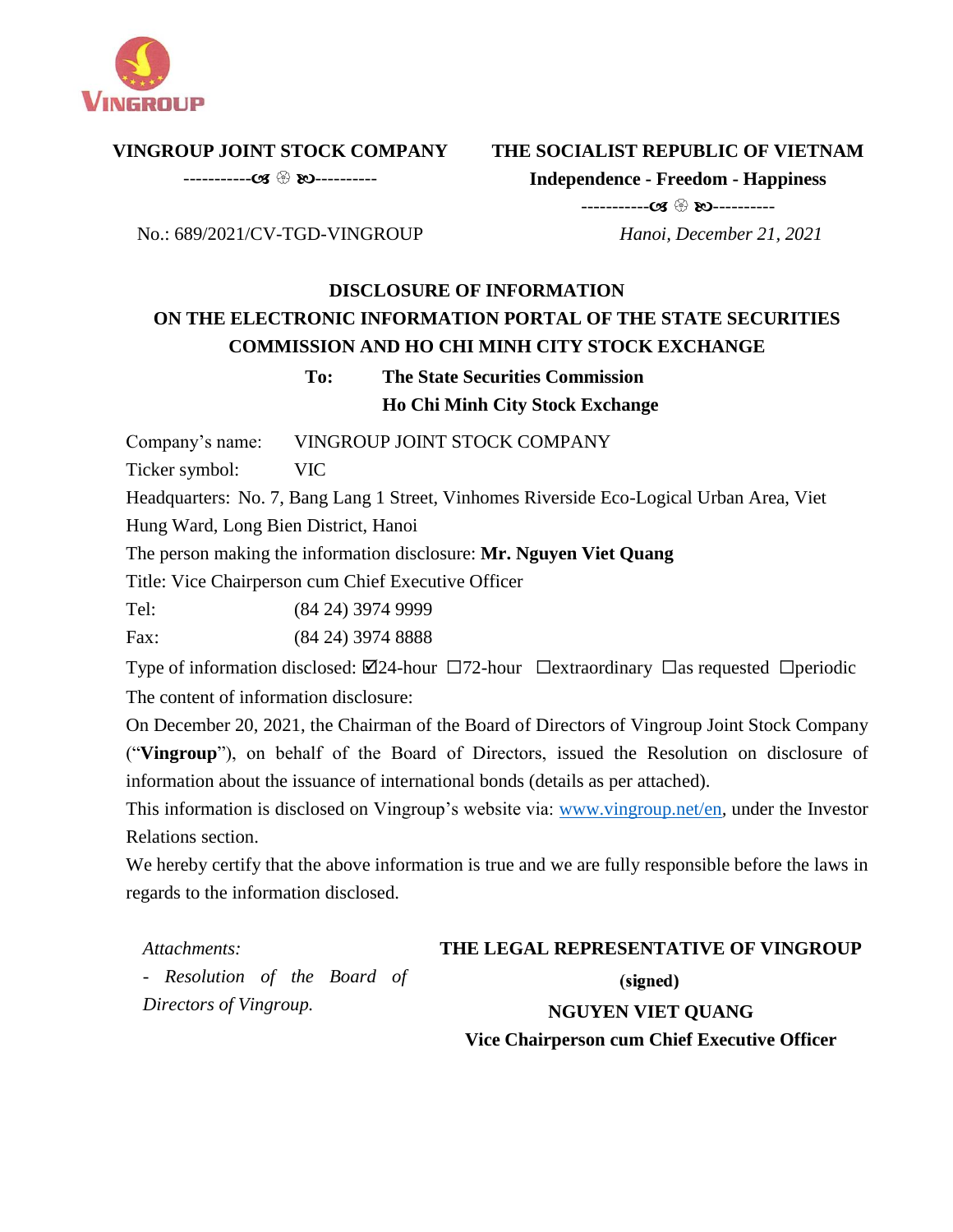#### **VINGROUP JOINT STOCK COMPANY**

**--------------o0o------------**

#### **SOCIALIST REPUBLIC OF VIETNAM**

**Independence – Freedom - Happiness**

**--------------o0o------------**

No.: 47.1 /2021/NQ-HDQT-VINGROUP *Hanoi, December 20, 2021*

### **RESOLUTION OF BOARD OF DIRECTORS OF VINGROUP JOINT STOCK COMAPNY**

*(Re.: Disclosing information on the issuance of international bonds)*

### **THE BOARD OF DIRECTORS**

- *Pursuant to the Law on Enterprises and its guiding documents;*
- *Pursuant to the Charter of Vingroup Joint Stock Company ("Vingroup");*
- *Based on the functions, duties, and authorities of the Chairman of the Board of Directors of Vingroup*

#### **RESOLVES:**

**Article 1:** Disclosing information on the issuance of international bonds ("**Bonds**") by Vingroup as follows:

| Form of issuance                                                               |                          | The Bonds to be issued to the international markets, with<br>embedded option to receive shares in VinFast Trading And<br>Production Limited Liability Compamy ("VinFast") (after<br>VinFast is converted into a joint stock company) owned by the<br>Issuer.                                                                                                                                       |
|--------------------------------------------------------------------------------|--------------------------|----------------------------------------------------------------------------------------------------------------------------------------------------------------------------------------------------------------------------------------------------------------------------------------------------------------------------------------------------------------------------------------------------|
| Currency of issuance and<br>payment of principal and<br>interests of the Bonds | $\sim 1000$ km s $^{-1}$ | United States Dollars (USD)                                                                                                                                                                                                                                                                                                                                                                        |
| Total issuance amount                                                          | ÷                        | Estimated maximum of USD 1,500,000,000 (One billion five<br>hundred million United States Dollars)                                                                                                                                                                                                                                                                                                 |
| Purpose of use of proceeds<br>from Bonds issuance                              | $\ddot{\cdot}$           | Proceeds from the Bond issuance are expected to be used for the<br>following purposes: (i) increasing operating capital of Vingroup<br>to pay all fees and expenses related to the issuance of Bonds;<br>and (ii) increasing operating capital of Vingroup through direct<br>capital contribution investment into VinFast to implement the<br>project VINFAST AUTOMOBILE MANUFACTURING<br>COMPLEX. |
| Time of issuance                                                               | ÷                        | Estimated to be in $1st$ Quarter of 2022                                                                                                                                                                                                                                                                                                                                                           |
| Maturity                                                                       |                          | Expected to be five $(5)$ years from the date of issuance                                                                                                                                                                                                                                                                                                                                          |

Assigning the Chief Executive Officer, the legal representative of Vingroup, based on the specific situation, to be responsible for organizing and implementing tasks related to the issuance of Bonds in accordance with the law.